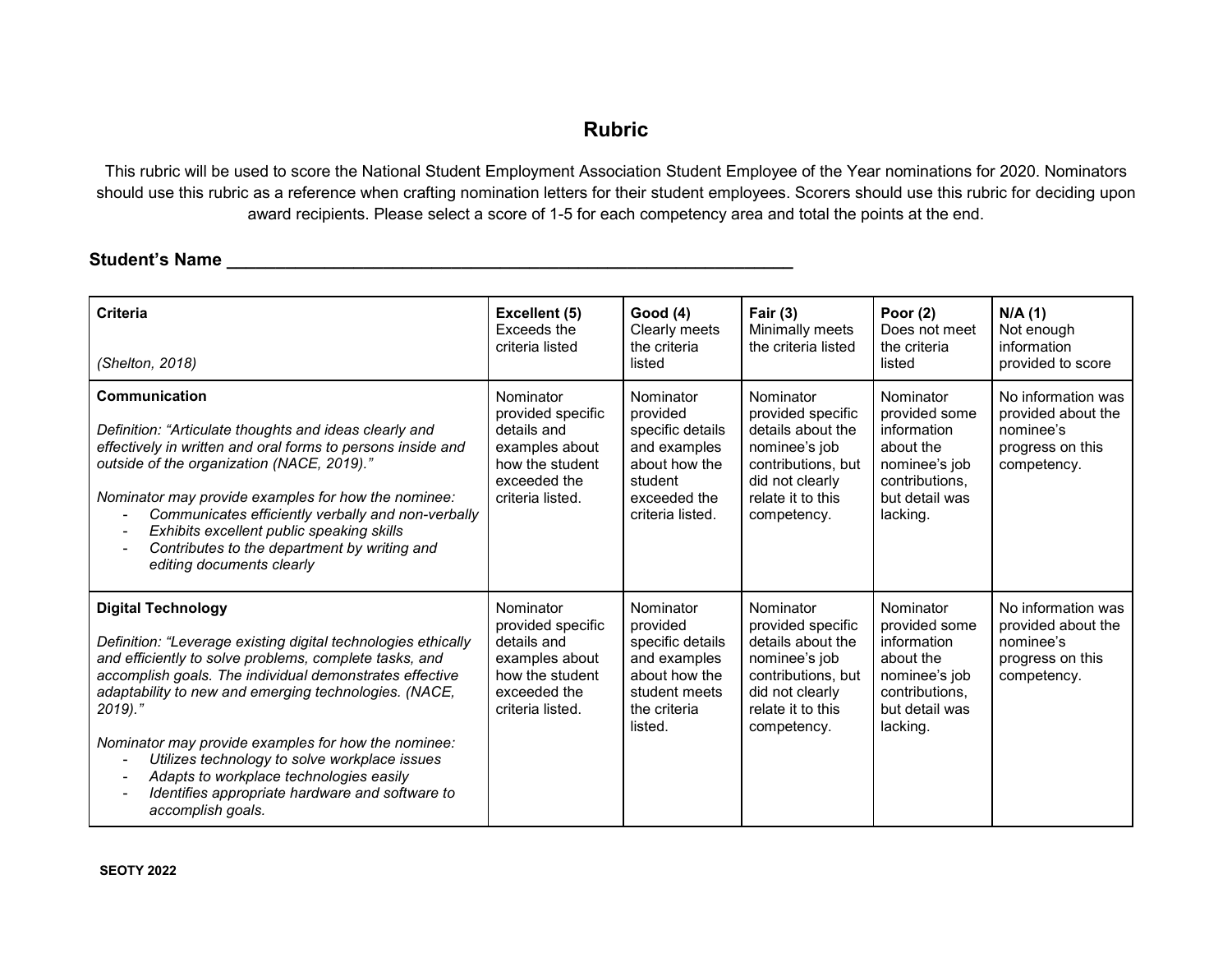| <b>Problem Solving</b><br>Definition: "Exercise sound reasoning to analyze issues,<br>make decisions, and overcome problems. The individual is<br>able to obtain, interpret, and use knowledge, facts, and<br>data in this process, and may demonstrate originality and<br>inventiveness (NACE, 2019)."<br>Nominator may provide examples for how the nominee:<br>Thinks originally and creatively to come up with<br>solutions.<br>Gathers and interprets data to come to decisions<br>$\overline{\phantom{0}}$<br>Is able to analyze and interpret situations logically.<br>$\overline{\phantom{0}}$ | Nominator<br>provided specific<br>details and<br>examples about<br>how the student<br>exceeded the<br>criteria listed. | Nominator<br>provided<br>specific details<br>and examples<br>about how the<br>student meets<br>the criteria<br>listed. | Nominator<br>provided specific<br>details about the<br>nominee's job<br>contributions, but<br>did not clearly<br>relate it to this<br>competency. | Nominator<br>provided some<br>information<br>about the<br>nominee's job<br>contributions.<br>but detail was<br>lacking. | No information was<br>provided about the<br>nominee's<br>progress on this<br>competency. |
|--------------------------------------------------------------------------------------------------------------------------------------------------------------------------------------------------------------------------------------------------------------------------------------------------------------------------------------------------------------------------------------------------------------------------------------------------------------------------------------------------------------------------------------------------------------------------------------------------------|------------------------------------------------------------------------------------------------------------------------|------------------------------------------------------------------------------------------------------------------------|---------------------------------------------------------------------------------------------------------------------------------------------------|-------------------------------------------------------------------------------------------------------------------------|------------------------------------------------------------------------------------------|
| <b>Professionalism/Work Ethic</b><br>Definition: "Demonstrate personal accountability and<br>effective work habits The individual demonstrates integrity<br>and ethical behavior, acts responsibly with the interests of<br>the larger community in mind, and is able to learn from<br>his/her mistakes (NACE, 2019)."<br>Nominator may provide examples for how the nominee:<br>Manages their workload efficiently.<br>٠<br>Displays a professional image through both their<br>actions and appearance.<br>Acts with integrity and honesty to serve the<br>community as a whole.                      | Nominator<br>provided specific<br>details and<br>examples about<br>how the student<br>exceeded the<br>criteria listed. | Nominator<br>provided<br>specific details<br>and examples<br>about how the<br>student meets<br>the criteria<br>listed. | Nominator<br>provided specific<br>details about the<br>nominee's job<br>contributions, but<br>did not clearly<br>relate it to this<br>competency. | Nominator<br>provided some<br>information<br>about the<br>nominee's job<br>contributions.<br>but detail was<br>lacking. | No information was<br>provided about the<br>nominee's<br>progress on this<br>competency. |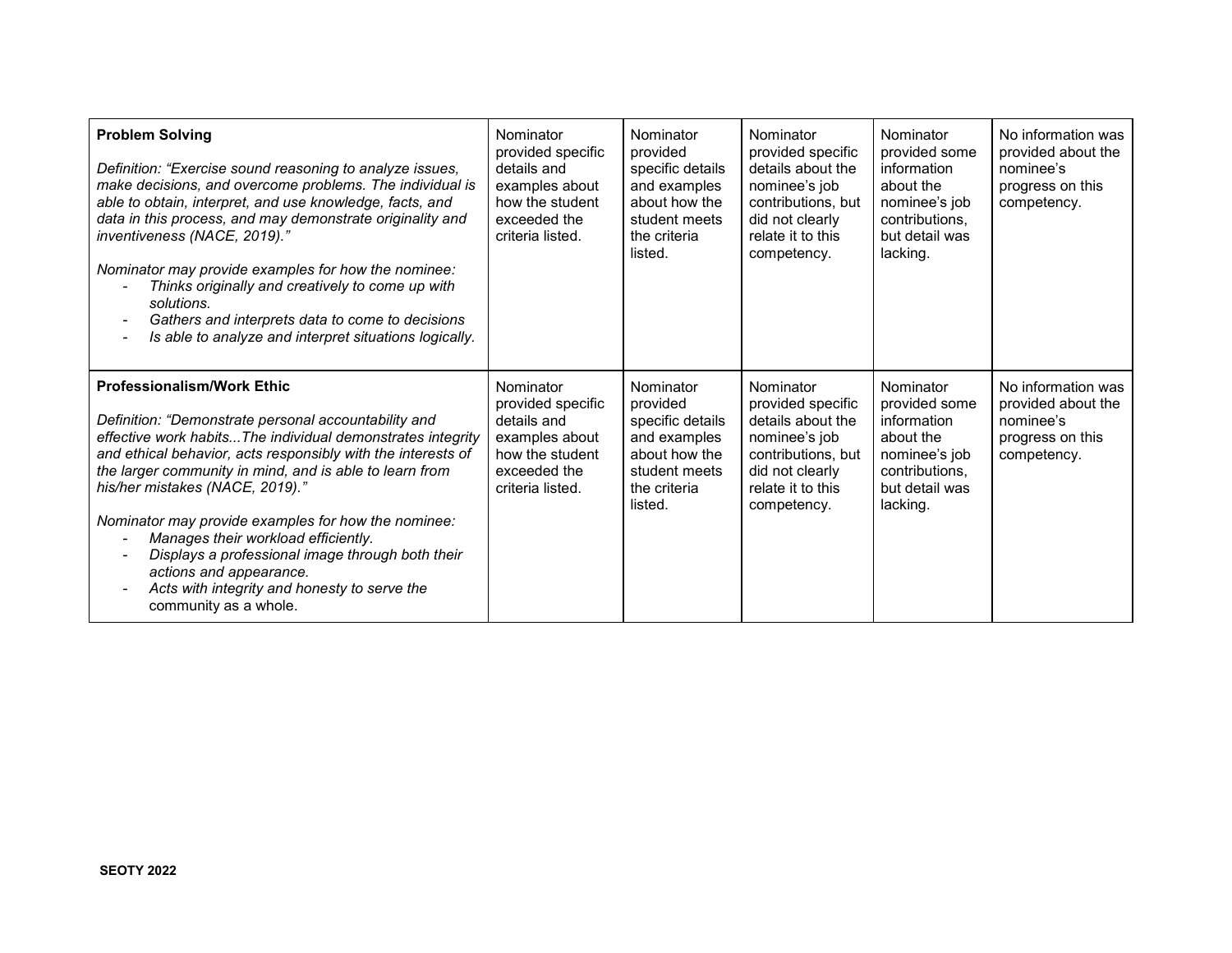| <b>Intercultural Fluency</b><br>Definition: "Value, respect, and learn from diverse cultures,<br>races, ages, genders, sexual orientations, and religions.<br>The individual demonstrates, openness, inclusiveness,<br>sensitivity, and the ability to interact respectfully with all<br>people and understand individuals' differences (NACE,<br>$2019.$ "<br>Nominator may provide examples for how the nominee:<br>Interacts with all people in a respectful and<br>understanding fashion.<br>Makes an effort to create an environment of<br><i>inclusivity.</i><br>Seeks to increase their understanding and<br>knowledge of other peoples. | Nominator<br>provided specific<br>details and<br>examples about<br>how the student<br>exceeded the<br>criteria listed. | Nominator<br>provided<br>specific details<br>and examples<br>about how the<br>student meets<br>the criteria<br>listed. | Nominator<br>provided specific<br>details about the<br>nominee's job<br>contributions, but<br>did not clearly<br>relate it to this<br>competency. | Nominator<br>provided some<br>information<br>about the<br>nominee's job<br>contributions.<br>but detail was<br>lacking. | No information was<br>provided about the<br>nominee's<br>progress on this<br>competency. |
|-------------------------------------------------------------------------------------------------------------------------------------------------------------------------------------------------------------------------------------------------------------------------------------------------------------------------------------------------------------------------------------------------------------------------------------------------------------------------------------------------------------------------------------------------------------------------------------------------------------------------------------------------|------------------------------------------------------------------------------------------------------------------------|------------------------------------------------------------------------------------------------------------------------|---------------------------------------------------------------------------------------------------------------------------------------------------|-------------------------------------------------------------------------------------------------------------------------|------------------------------------------------------------------------------------------|
| <b>Career Management</b><br>Definition: "Identify and articulate one's skills, strengths,<br>knowledge, and experiences relevant to the position<br>desired and career goals, and identify areas necessary for<br>professional growth (NACE, 2019)."<br>Nominator may provide examples for how the nominee:<br>Self-advocates for opportunities in the workplace.<br>Articulates the skills and knowledge they acquire<br>throughout work.<br>Sees the bigger picture of how their work ties into<br>their future aspirations.                                                                                                                  | Nominator<br>provided specific<br>details and<br>examples about<br>how the student<br>exceeded the<br>criteria listed. | Nominator<br>provided<br>specific details<br>and examples<br>about how the<br>student meets<br>the criteria<br>listed. | Nominator<br>provided specific<br>details about the<br>nominee's job<br>contributions, but<br>did not clearly<br>relate it to this<br>competency. | Nominator<br>provided some<br>information<br>about the<br>nominee's job<br>contributions.<br>but detail was<br>lacking. | No information was<br>provided about the<br>nominee's<br>progress on this<br>competency. |